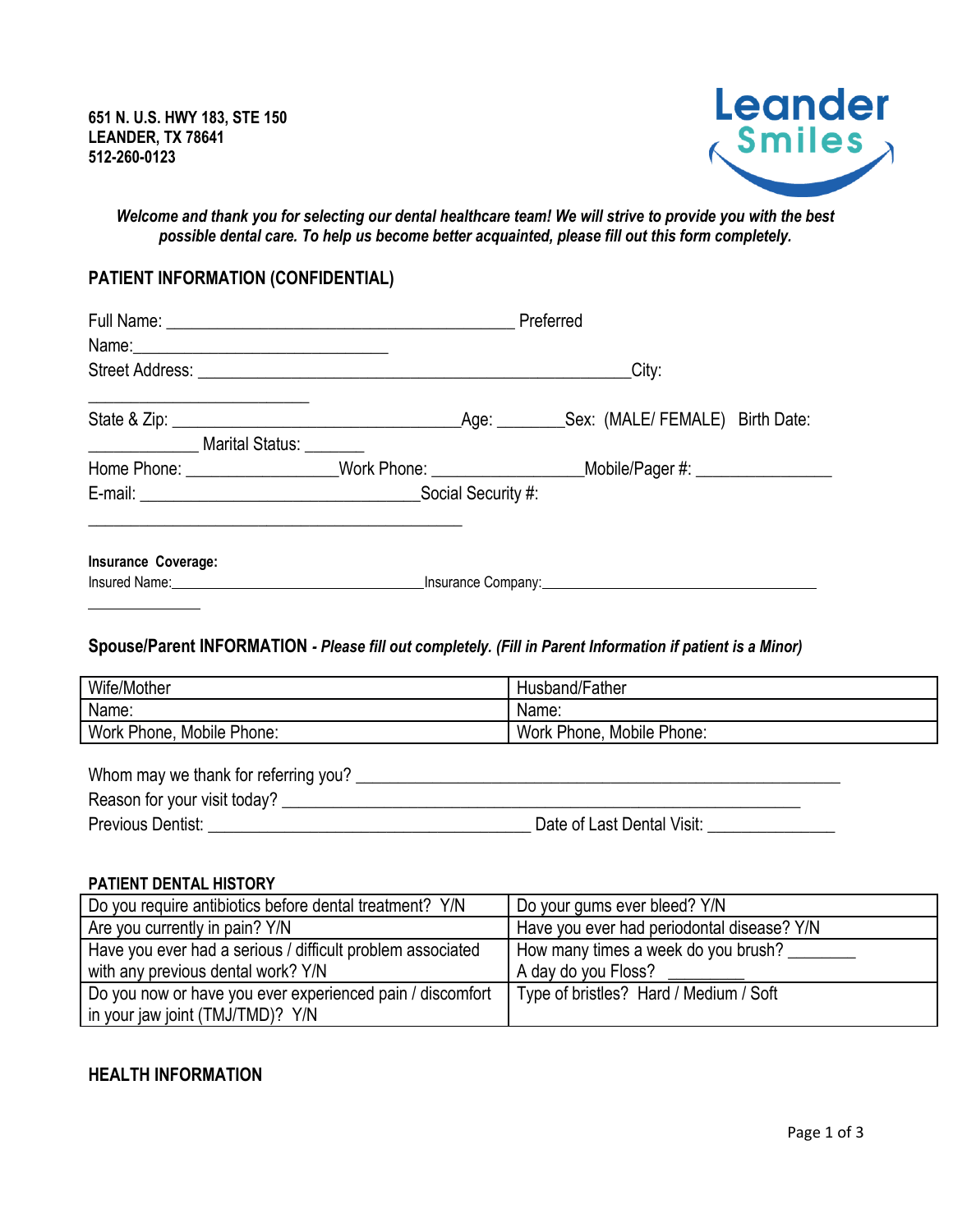| Medical Physician: | Office Phone | ∟ast Visit |
|--------------------|--------------|------------|
|                    |              |            |

Are you under medical care now? (If so, please describe)

\_\_\_\_\_\_\_\_\_\_\_\_\_\_\_\_\_\_\_\_\_\_\_\_\_\_\_\_\_\_\_\_\_\_\_\_\_\_\_\_\_\_\_\_\_\_\_\_\_\_\_

**EXECT** Please list any medications you are taking (including non prescription)

\_\_\_\_\_\_\_\_\_\_\_\_\_\_\_\_\_\_\_\_\_\_\_\_\_\_\_\_\_\_\_\_\_\_\_\_\_\_\_\_\_\_\_\_\_\_\_\_\_\_\_\_\_\_\_\_\_\_\_\_\_

| _Are You Pregnant? (YES / NO) Due Date:              | . (Please inform us if you become pregnant.) Please inform us |
|------------------------------------------------------|---------------------------------------------------------------|
| if your health information should change in any way. |                                                               |

 $\_$  , and the set of the set of the set of the set of the set of the set of the set of the set of the set of the set of the set of the set of the set of the set of the set of the set of the set of the set of the set of th

 $\_$  , and the set of the set of the set of the set of the set of the set of the set of the set of the set of the set of the set of the set of the set of the set of the set of the set of the set of the set of the set of th

| <b>Yes</b> | <b>No</b>                                              |                                              | Yes | No             |                                     |
|------------|--------------------------------------------------------|----------------------------------------------|-----|----------------|-------------------------------------|
|            |                                                        | <b>Anemia / Radiation Treatment</b>          |     |                | Hemophilia / Abnormal Bleeding      |
|            |                                                        | <b>Artificial Bones/ Joints/ Valves</b>      |     |                | <b>Hepatitis</b>                    |
|            |                                                        | <b>Arthritis</b>                             |     |                | <b>High / Low Blood Pressure</b>    |
|            |                                                        | Asthma                                       |     | $HIV + / AIDS$ |                                     |
|            |                                                        | <b>Blood Transfusion</b>                     |     |                | <b>Hospitalized for Any Reason</b>  |
|            | <b>Kidney Problems</b><br><b>Cancer / Chemotherapy</b> |                                              |     |                |                                     |
|            |                                                        | <b>Congenital Heart Defect</b>               |     |                | <b>Mitral Valve Prolapse</b>        |
|            |                                                        | <b>Diabetes</b>                              |     |                | <b>Psychiatric Problems</b>         |
|            |                                                        | <b>Respitory Problems</b>                    |     |                | <b>Rheumatic / Scarlet Fever</b>    |
|            |                                                        | Drug / Alcohol Abuse                         |     |                | <b>Severe / Frequent Headaches</b>  |
|            |                                                        | Liver Disease                                |     |                | <b>Shingles</b>                     |
|            |                                                        | <b>Epilepsy / Seizures / Fainting Spells</b> |     |                | <b>Sickle Cell Disease / Traits</b> |
|            |                                                        | <b>Fever Blisters / Herpes</b>               |     |                | <b>Sinus Problems</b>               |
|            |                                                        | <b>Heart Attack / Stroke</b>                 |     |                | <b>Tuberculosis (TB)</b>            |
|            |                                                        | <b>Heart Murmur</b>                          |     |                | <b>Ulcers / Colitis</b>             |
|            |                                                        | <b>Heart Surgery / Pacemaker</b>             |     |                | <b>Venereal Disease</b>             |
|            |                                                        | <b>Tobacco Use</b>                           |     |                |                                     |

**Allergies (please place an "X" in the Yes / No boxes)**

| Yes | <b>No</b> | . .                      | Yes | No |                    |
|-----|-----------|--------------------------|-----|----|--------------------|
|     |           | <b>Penicillin</b>        |     |    | lodine             |
|     |           | <b>Local Anesthetics</b> |     |    | Latex/Rubber       |
|     |           | <b>Aspirin</b>           |     |    | <b>Sulfa Drugs</b> |
|     |           | Codeine                  |     |    |                    |

**Please list any other allergies:** 

Is there any other health information we should know?\_\_\_\_\_\_\_\_\_\_\_\_\_\_\_\_\_\_\_\_\_\_\_\_\_\_\_\_\_\_\_\_\_\_\_\_\_\_\_\_\_\_\_\_\_\_\_\_\_\_\_\_\_\_\_\_\_\_\_\_\_

Whom should we contact in case of an emergency? **(Please do not leave this blank)**

\_\_\_\_\_\_\_\_\_\_\_\_\_\_\_\_\_\_\_\_\_\_\_\_\_\_\_\_\_\_\_\_\_\_\_\_\_\_\_\_\_\_\_\_\_\_\_\_\_\_\_\_\_\_\_\_\_\_\_\_\_\_\_\_\_\_\_\_\_\_\_\_\_\_\_\_\_\_\_\_\_\_\_\_\_\_\_\_\_\_\_\_\_\_\_\_\_\_\_\_\_\_\_\_\_\_\_\_

**Name:\_\_\_\_\_\_\_\_\_\_\_\_\_\_\_\_\_\_\_\_\_\_\_\_\_\_\_\_\_\_\_\_\_\_\_\_\_\_\_\_\_\_\_\_\_\_\_Phone:\_\_\_\_\_\_\_\_\_\_\_\_\_\_\_\_\_\_\_\_Relationship:\_\_\_\_\_\_\_\_\_\_\_\_\_\_\_\_\_**

# **HIPPAA NOTICE OF PRIVACY PRACTICES**

**OUR LEGAL DUTY**:

Our office is required by law to maintain the privacy of your health information, to give you notice about how we do this and what your rights are.

#### **HOW WE USE YOUR HEALTH INFORMATION**: